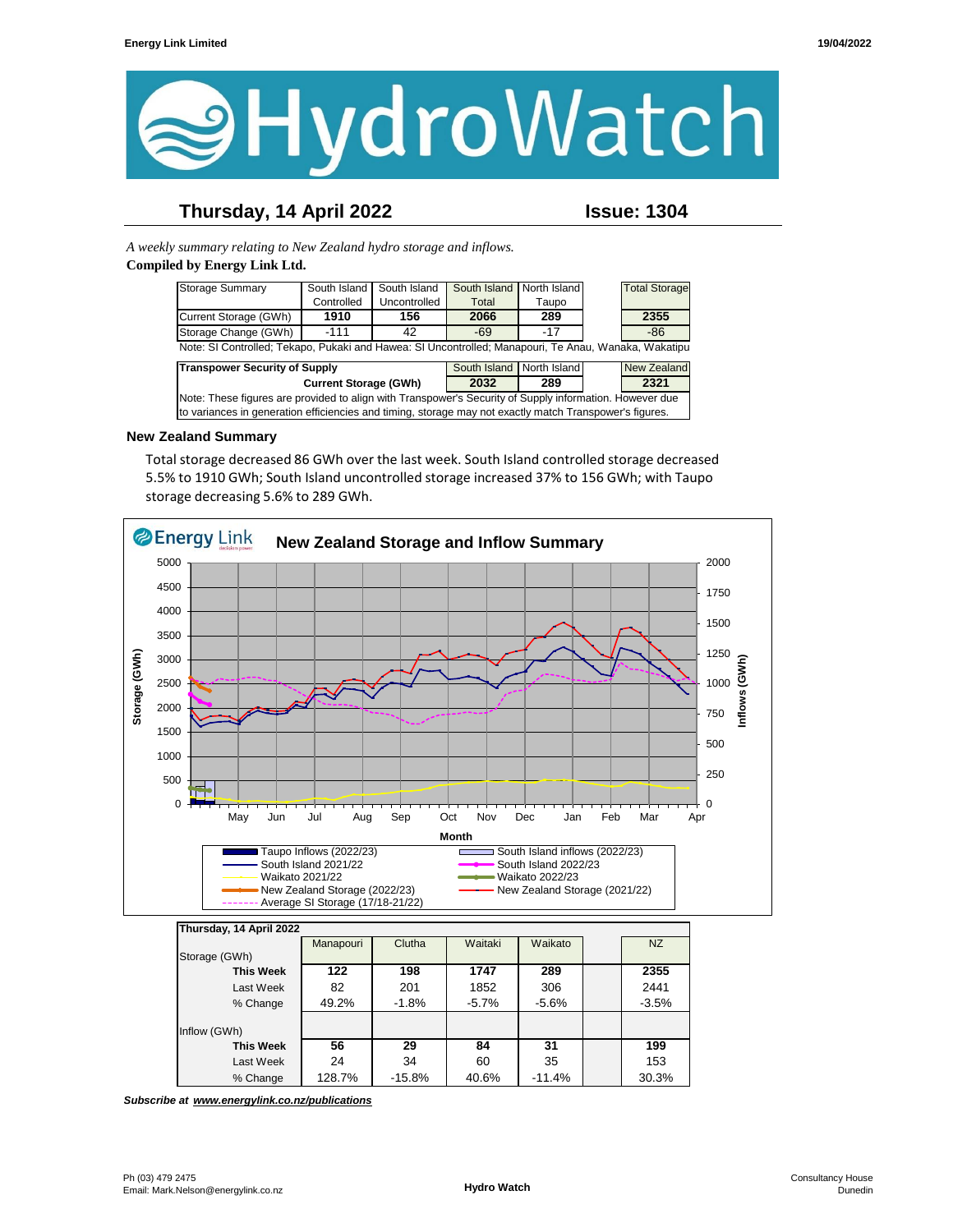#### **Lake Levels and Outflows**

| <b>Catchment</b> | Lake      | Level    | <b>Storage</b> | <b>Outflow</b> | <b>Outflow</b> |
|------------------|-----------|----------|----------------|----------------|----------------|
|                  |           | (m. asl) | (GWh)          | (cumecs)       | Change         |
| Manapouri        | Manapouri | 176.66   | 47             | 16             |                |
|                  | Te Anau   | 201.36   | 75             |                |                |
| Clutha           | Wakatipu  | 309.44   | 14             | 56             | 5              |
|                  | Wanaka    | 276.48   | 20             | 86             | $-24$          |
|                  | Hawea     | 342.50   | 164            | 65             | $-72$          |
| Waitaki          | Tekapo    | 707.26   | 506            |                |                |
|                  | Pukaki    | 528.02   | 1240           |                |                |
| Waikato          | Taupo     | 356.56   | 289            |                |                |

| <b>Outflow</b><br>Change |  |  |  |  |
|--------------------------|--|--|--|--|
| 1                        |  |  |  |  |
| 5                        |  |  |  |  |
| -24                      |  |  |  |  |
| -72                      |  |  |  |  |

#### **Inflow Summary**

The two charts below represent where current inflows are in relation to historic inflow patterns. The percentile values have been calculated using all inflows since 1931.





**North Island Inflows -** The past four weeks of N. I. inflows rank as the 38th driest on record.

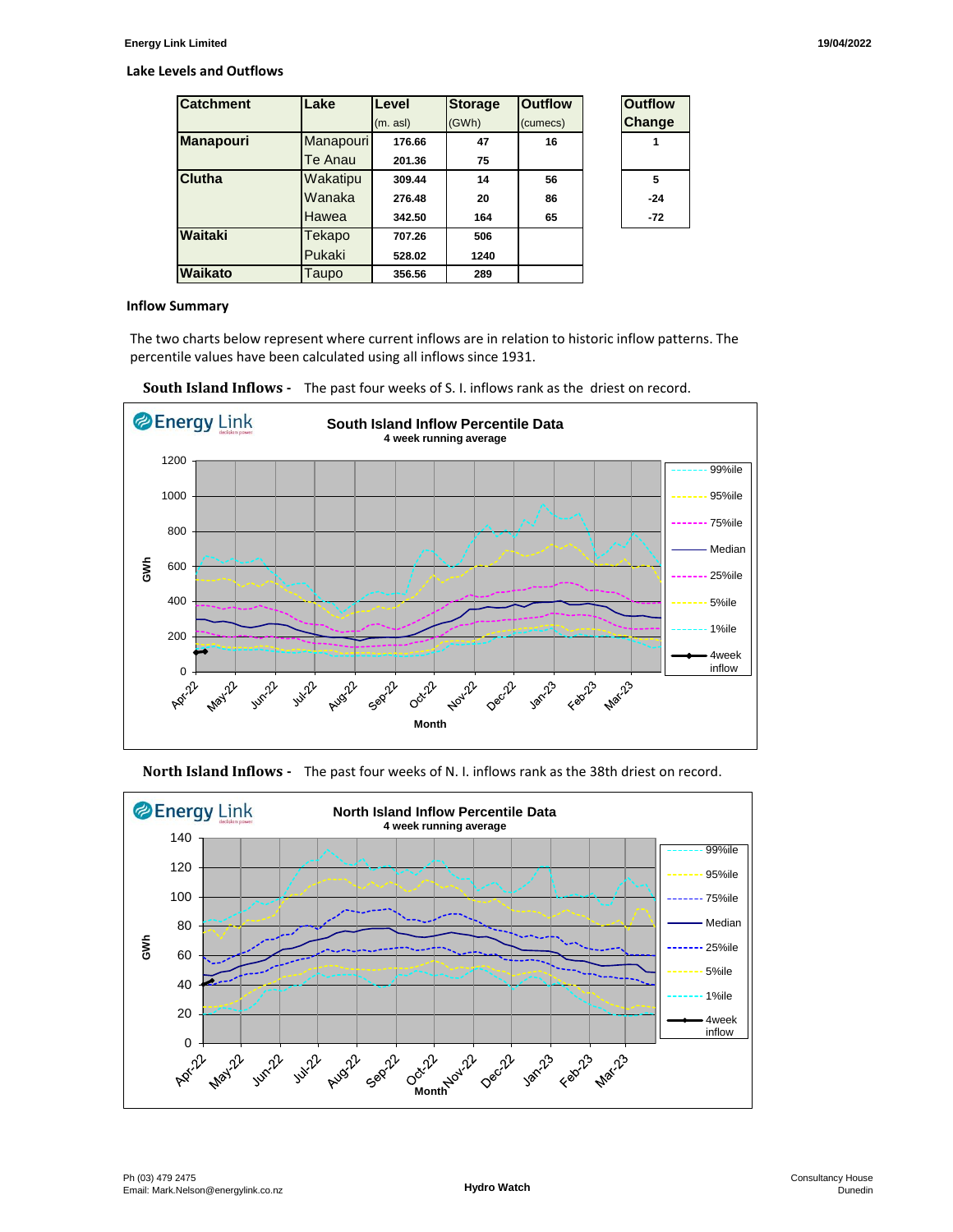## **Waikato System**



**Lake Levels -** Lake Taupo storage fell to 50.6% of nominal full at 289 GWh.

 **Inflows -** Inflows decreased 11.4% to 31 GWh.

 **Generation -** Average generation decreased 22.2% to 353.6 MW.

# **Tekapo**



**Lake Levels -** Lake Tekapo ended the week 64% nominally full with storage falling to 506 GWh.

 **Inflows -** Inflows into tekapo increased 28% to 34 GWh.

 **Generation -** Average Tekapo generation decreased 6.1% to 129.6 MW.

**Hydro Spill -** Lake Tekapo did not spill.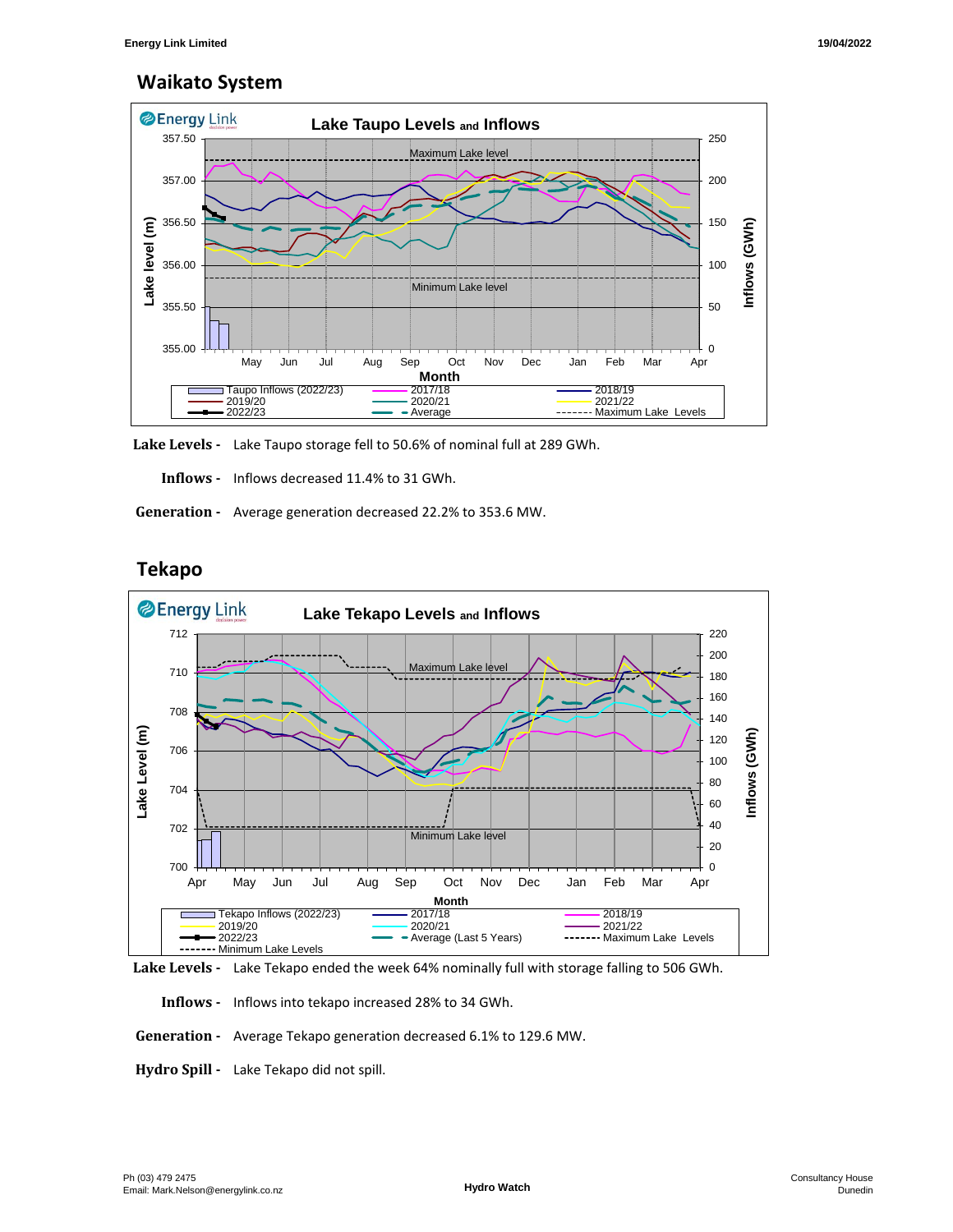# **Waitaki System**



Lake Levels - Lake Pukaki ended the week 67% nominally full with storage falling to 1240 GW

 **Inflows -** Inflows into the Waitaki System increased 50.9% to 50 GWh.

 **Generation -** Average Waikati generation decreased 5.7% to 1084.6 MW.

**Hydro Spill -** Lake Pukaki did not spill.

**River Flows -**  Flows from the Ahuriri River increased to 13.3 cumecs while Waitaki River flows were lower than last week averaging 435.4 cumecs.



## **Clutha System**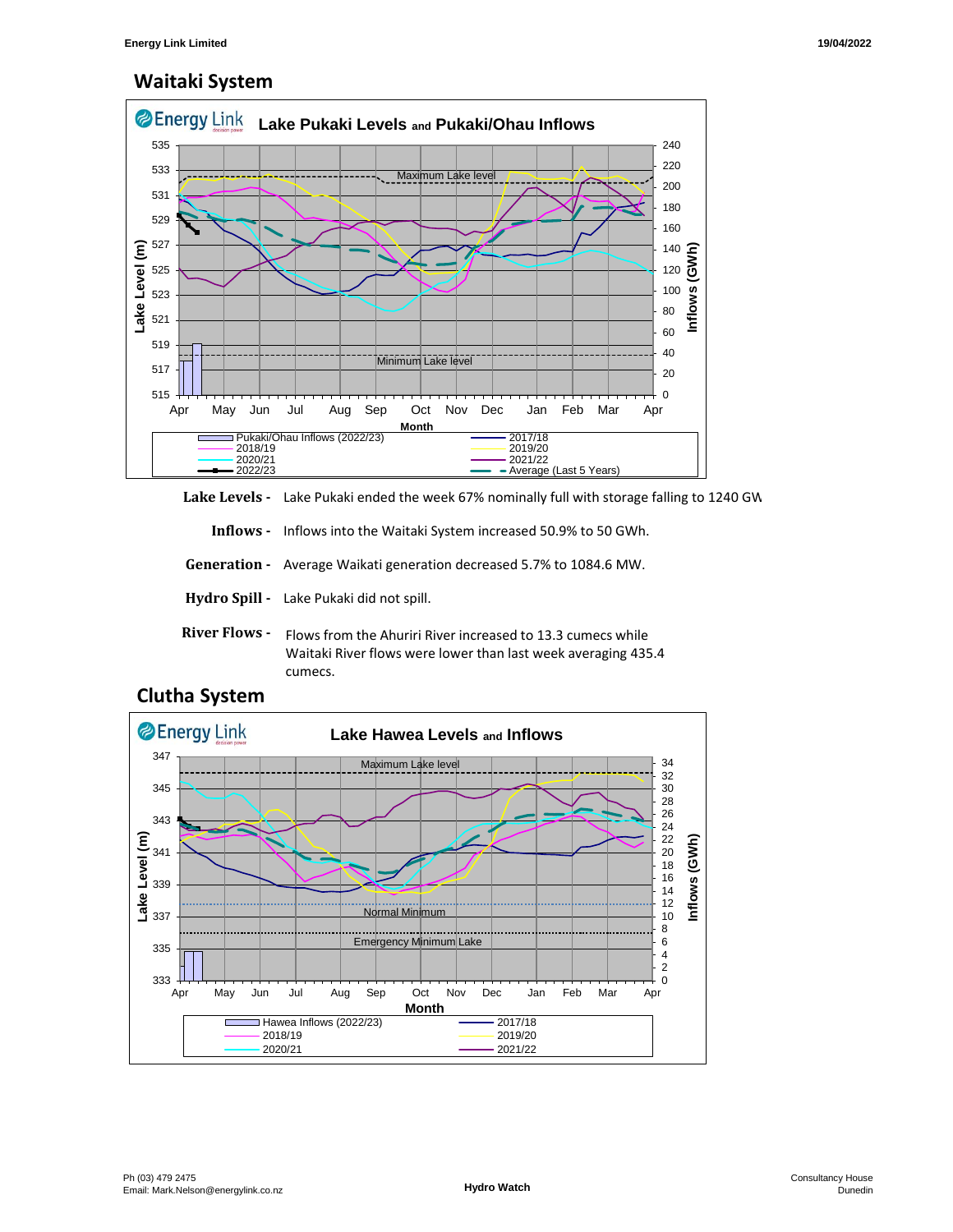- Lake Levels Total storage for the Clutha System decreased 1.8% to 198 GWh. Lakes Hawea, Wanaka and Wakatipu ended the week 55.5%, 17.3% and 13.2% nominally full respectively.
	- **Inflows** Total Inflows into the Clutha System 15.8% lower at 29 GWh.
- **Generation** Average generation was 19.5% lower at 218 MW.
- **Hydro Spill** The was no estimated spill
- **River Flows**  Total outflows from the lakes and Shotover River fell to 222.5 cumecs. This comprised of 65 cumecs from Lake Hawea, 86 cumecs from Lake Wanaka, 56 cumecs from Lake Wakatipu and 16 cumecs from the Shotover River.